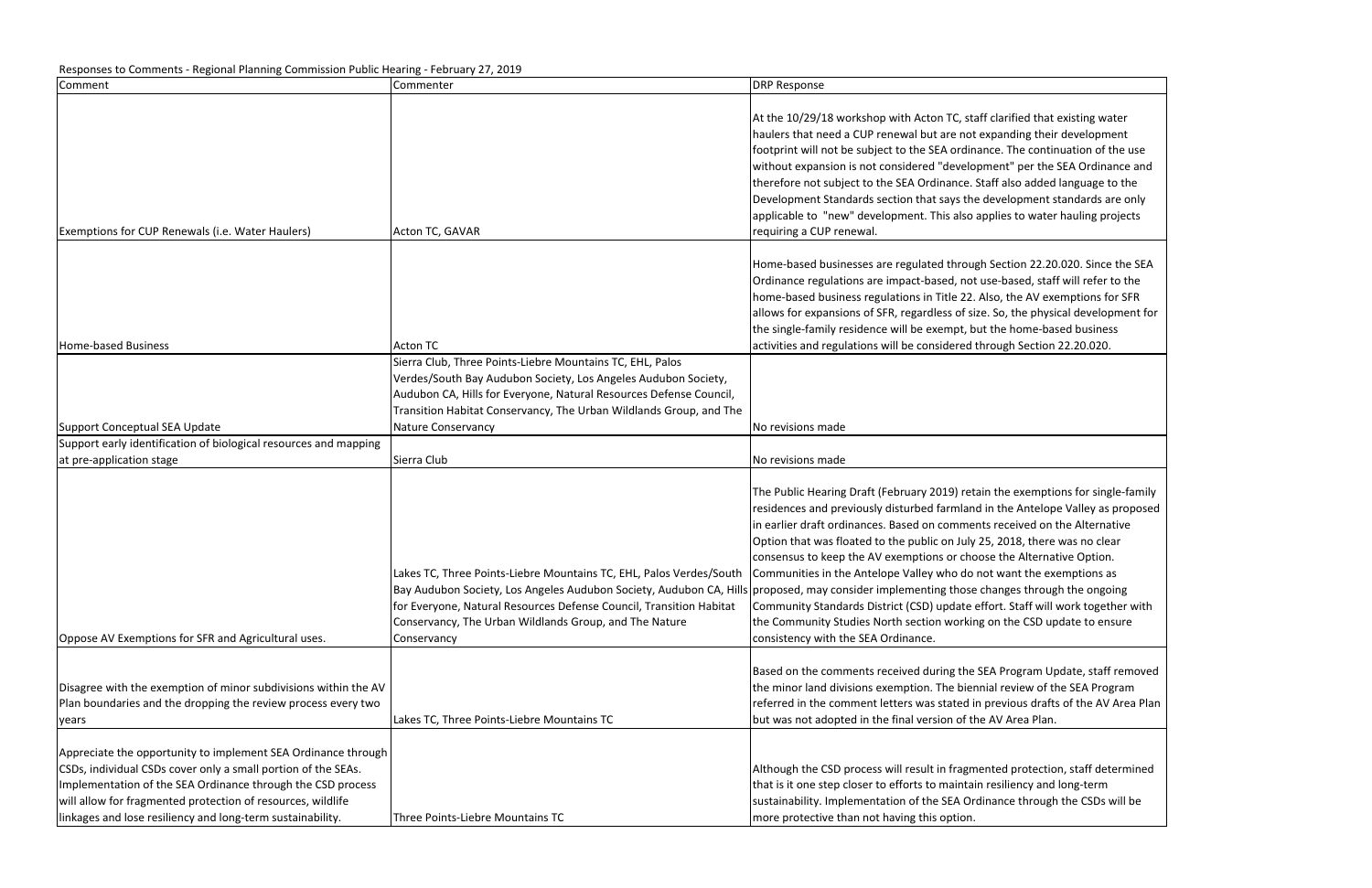|                                                                                       | EHL, Palos Verdes/South Bay Audubon Society, Los Angeles Audubon    |                                                                                   |
|---------------------------------------------------------------------------------------|---------------------------------------------------------------------|-----------------------------------------------------------------------------------|
|                                                                                       | Society, Audubon CA, Hills for Everyone, Natural Resources Defense  |                                                                                   |
|                                                                                       | Council, Transition Habitat Conservancy, The Urban Wildlands Group, |                                                                                   |
| Support SEA Ordinance                                                                 | and The Nature Conservancy, Puente Hills Habitat                    | Support noted                                                                     |
|                                                                                       | EHL, Palos Verdes/South Bay Audubon Society, Los Angeles Audubon    |                                                                                   |
|                                                                                       | Society, Audubon CA, Hills for Everyone, Natural Resources Defense  |                                                                                   |
| Ask RPC to include in your motion a recommendation to remove                          | Council, Transition Habitat Conservancy, The Urban Wildlands Group, |                                                                                   |
| AV Exemptions as soon as possible.                                                    | and The Nature Conservancy                                          | <b>Refer to Commission</b>                                                        |
|                                                                                       |                                                                     | The Ordinance has a section on procedures for Habitat Restoration Projects.       |
|                                                                                       |                                                                     | There will be a mandatory but free review by the staff biologist to make sure     |
|                                                                                       |                                                                     | the habitat restoration project meets the spirit of the SEA CUP Findings. So e    |
|                                                                                       |                                                                     | though government open space managers are not exempt from the ordinano            |
|                                                                                       |                                                                     | there is a separate, free, and not as intensive review for government open sp     |
| Exempt government open space managers from the ordinance                              | Puente Hills Habitat Authority                                      | managers who qualify for habitat restoration projects.                            |
|                                                                                       |                                                                     | Projects that are required to provide open space preservation can get their       |
| Property Value reduction without any compensation for lack of                         |                                                                     | properties re-assessed through the Assessor's Office. Dedicated open space i      |
| use of the land owned. Tax structure remains the same without                         |                                                                     | assessed at a different rate than developed areas, so this is an option to redu   |
| reduction for the maintenance of the SEA Ordinance.                                   |                                                                     |                                                                                   |
| Revise Exemption P for introduced trees to exempt the planting                        | Janet Lammon                                                        | property taxes.                                                                   |
| or removal of introduced trees                                                        |                                                                     |                                                                                   |
|                                                                                       | <b>Stephen Maxwell</b>                                              | Revised as commenter proposed                                                     |
|                                                                                       |                                                                     | Staff considered the comments and moved the woodlands to SEA Category 3           |
|                                                                                       |                                                                     | consistent with Oak woodlands protections. Individual juniper trees are in th     |
|                                                                                       |                                                                     | SEA Protected Tree List, protected at all sizes.                                  |
|                                                                                       |                                                                     |                                                                                   |
| Disagree that Juniper woodlands should be protected as a                              |                                                                     | Juniper is common in parts of state, and some areas of LA County. LA County       |
|                                                                                       |                                                                     | the edge of the distribution of that species, that grows north of the San Gabr    |
|                                                                                       |                                                                     | Mountain, mostly along the foothills. So there is only a narrow band in the L     |
|                                                                                       |                                                                     | County where junipers occurs. Junipers have a hard time coming back from          |
| Category 2 or 3, especially when Oak woodlands are protected as                       |                                                                     | disturbances from fire and brush clearance. Junipers are also very slow grow      |
| a Category 3. CNPS designates Junipers as S4/G4. DRP does not                         |                                                                     | For all these reasons, that's why is why staff considers Juniper woodlands to     |
| provide supporting information to the decision in the SEA                             |                                                                     | Category 3 sensitivity and protecting individual juniper trees of all sizes. CDF  |
| Ordinance that Junipers are much rarer or more significant on a                       |                                                                     | has also expressed concerns of decline of Junipers locally in Agua Dulce and      |
| local scale than they are on a global, state, or even regional scale. Acton TC, GAVAR |                                                                     | Acton.                                                                            |
|                                                                                       |                                                                     | Because the Cat 4 is occurring in a SEA, it is considered biologically sensitive. |
|                                                                                       |                                                                     | Everything in the SEA contribute to the health of the SEA. Categories 4 and 5     |
| Cat 4 is not biologically sensitive and should not include required                   |                                                                     | as buffers to the more sensitive resources and allow for these more sensitive     |
| open space preservation.                                                              | <b>GAVAR</b>                                                        | resources to be healthy.                                                          |
|                                                                                       |                                                                     |                                                                                   |

abitat Restoration Projects. staff biologist to make sure that the SEA CUP Findings. So even exempt from the ordinance, ew for government open space

preservation can get their ice. Dedicated open space is , so this is an option to reduce

idual juniper trees are in the

as of LA County. LA County is rows north of the San Gabriel mly a narrow band in the LA rd time coming back from ers are also very slow growing. ders Juniper woodlands to be of niper trees of all sizes. CDFW i locally in Agua Dulce and

lered biologically sensitive. he SEA. Categories 4 and 5 act w for these more sensitive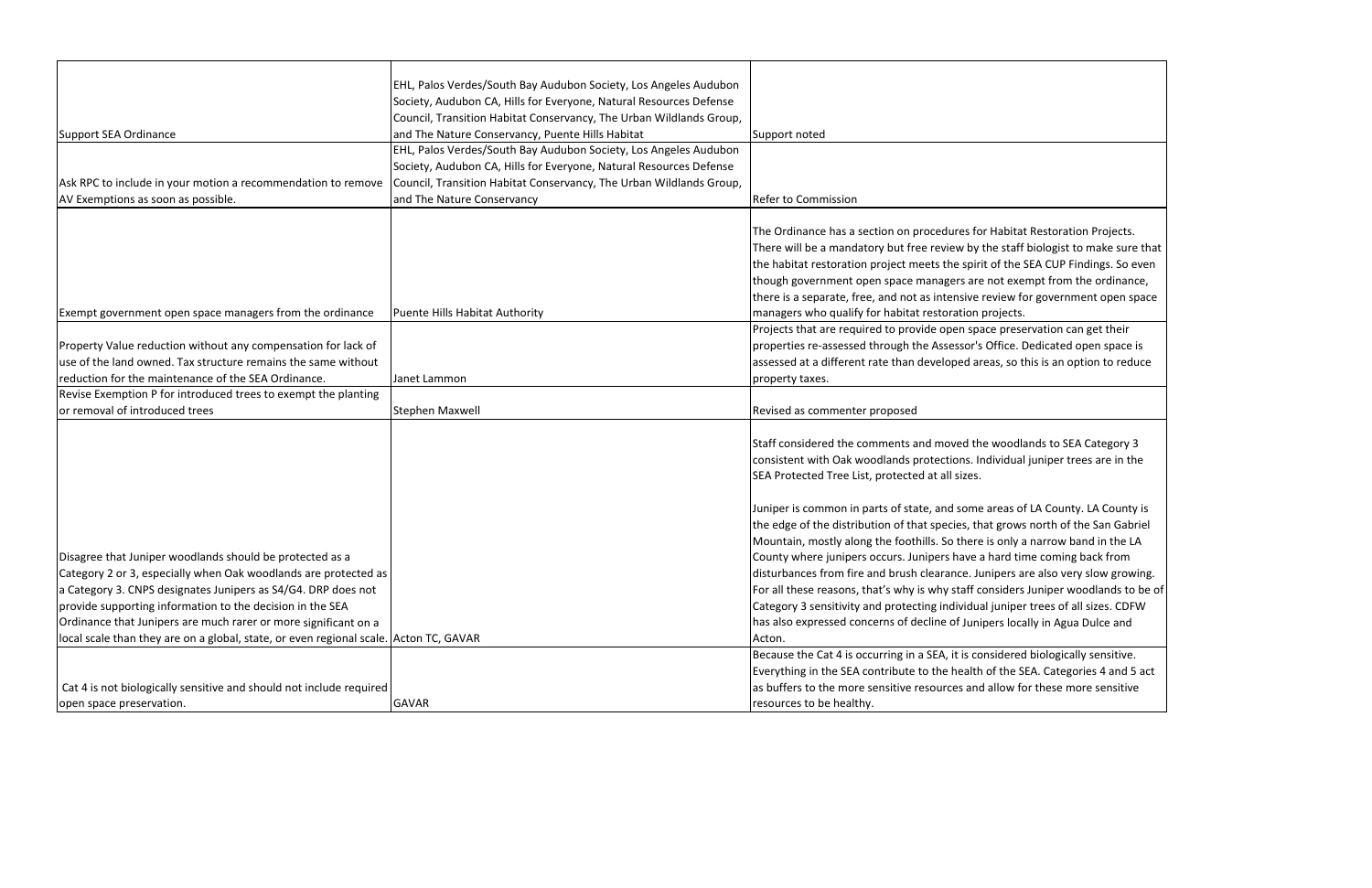|                                                                 |                 | The Public Hearing Draft (February 2019) retain th<br>residences and previously disturbed farmland in th<br>in earlier draft ordinances. Based on comments re<br>Option that was floated to the public on July 25, 2<br>consensus to keep the AV exemptions or choose tl<br>Communities in the Antelope Valley who do not w<br>proposed, may consider implementing those chan<br>Community Standards District (CSD) update effort            |
|-----------------------------------------------------------------|-----------------|----------------------------------------------------------------------------------------------------------------------------------------------------------------------------------------------------------------------------------------------------------------------------------------------------------------------------------------------------------------------------------------------------------------------------------------------|
|                                                                 |                 | the Community Studies North section working on                                                                                                                                                                                                                                                                                                                                                                                               |
| Support keeping AV exemptions                                   | GAVAR, Acton TC | consistency with the SEA Ordinance.                                                                                                                                                                                                                                                                                                                                                                                                          |
|                                                                 |                 | Revised language in the Implementation Guide for                                                                                                                                                                                                                                                                                                                                                                                             |
|                                                                 |                 | Since animals move and generally flee or hide whe<br>detected surveys are underway, determination of<br>cannot rely entirely on direct sightings of the spec<br>animal itself has not been directly observed on the<br>use of an area may be determined by the presence<br>habitat features such as nests, dens, burrows, and<br>Species of Special Concern is observed within a he                                                          |
|                                                                 |                 | that does not constitute appropriate habitat, the b                                                                                                                                                                                                                                                                                                                                                                                          |
|                                                                 |                 | natural habitat areas to identify nearby natural ha                                                                                                                                                                                                                                                                                                                                                                                          |
| Concerned that language in the Implementation Guide allows      |                 | species. The disturbed or paved area should not be<br>Category 2 simply because a species of special con                                                                                                                                                                                                                                                                                                                                     |
| biologists to identify species that are not observed during the |                 | the area. However, such an observation is likely to                                                                                                                                                                                                                                                                                                                                                                                          |
| survey.                                                         | Acton TC, GAVAR | occupied habitat nearby.                                                                                                                                                                                                                                                                                                                                                                                                                     |
| Oppose preservation ratios for Cat 5 for SEA CUPs - Table 5     | Acton TC, GAVAR | The Table 5 referred to in the comment is the Reco<br>for discretionary projects. The decision maker will<br>starting point and may increase or decrease the pr<br>specific project. The reason why Category 5 has a<br>Category 5, which is considered disturbed habitat,<br>or corridor or open space buffer to more sensitive<br>language to Table 5 to reiterate preservation of Ca<br>wildlife linkage, corridor, or open space buffer. |
|                                                                 |                 | Staff determines land to be "not suitable" when th<br>the same Category type as the proposed disturbar<br>preservation needs to contain the same category t<br>disturb Category 3, then you need to preserve Cat                                                                                                                                                                                                                             |
| Off-site preservation is required when the on-site habit is     |                 | longer has any more of a certain category to prote                                                                                                                                                                                                                                                                                                                                                                                           |
| considered "not suitable". Oppose requiring open space          |                 | been thoroughly developed on, the project may no                                                                                                                                                                                                                                                                                                                                                                                             |
| preservation on land that is not suitable for open space.       | <b>Acton TC</b> | mitigation off-site.                                                                                                                                                                                                                                                                                                                                                                                                                         |

ne exemptions for single-family he Antelope Valley as proposed eceived on the Alternative 2018, there was no clear he Alternative Option. vant the exemptions as nges through the ongoing . Staff will work together with I the CSD update to ensure

additional clarification.

en <del>biological</del> human activity is f an animal species' presence ries. Therefore, even if the e project site, its presence or e of scat, tracks, and special roosts. In the case that a Execily disturbed or paved area biologist should look to adjacent abitat that may support the <u>be considered SEA Resource</u> Category 2 seen crossing through result in identification of

commended Preservation Ratios be using these ratios as a reservation ratio based on the suggested 1:1 ratio is because can serve as a wildlife linkage chabitats. Staff added clarifying itegory 5 is only to maintain the

he property does not contain nce area. Open space type. For example, if you tegory 3. When a property no ect because that category has eed to seek appropriate